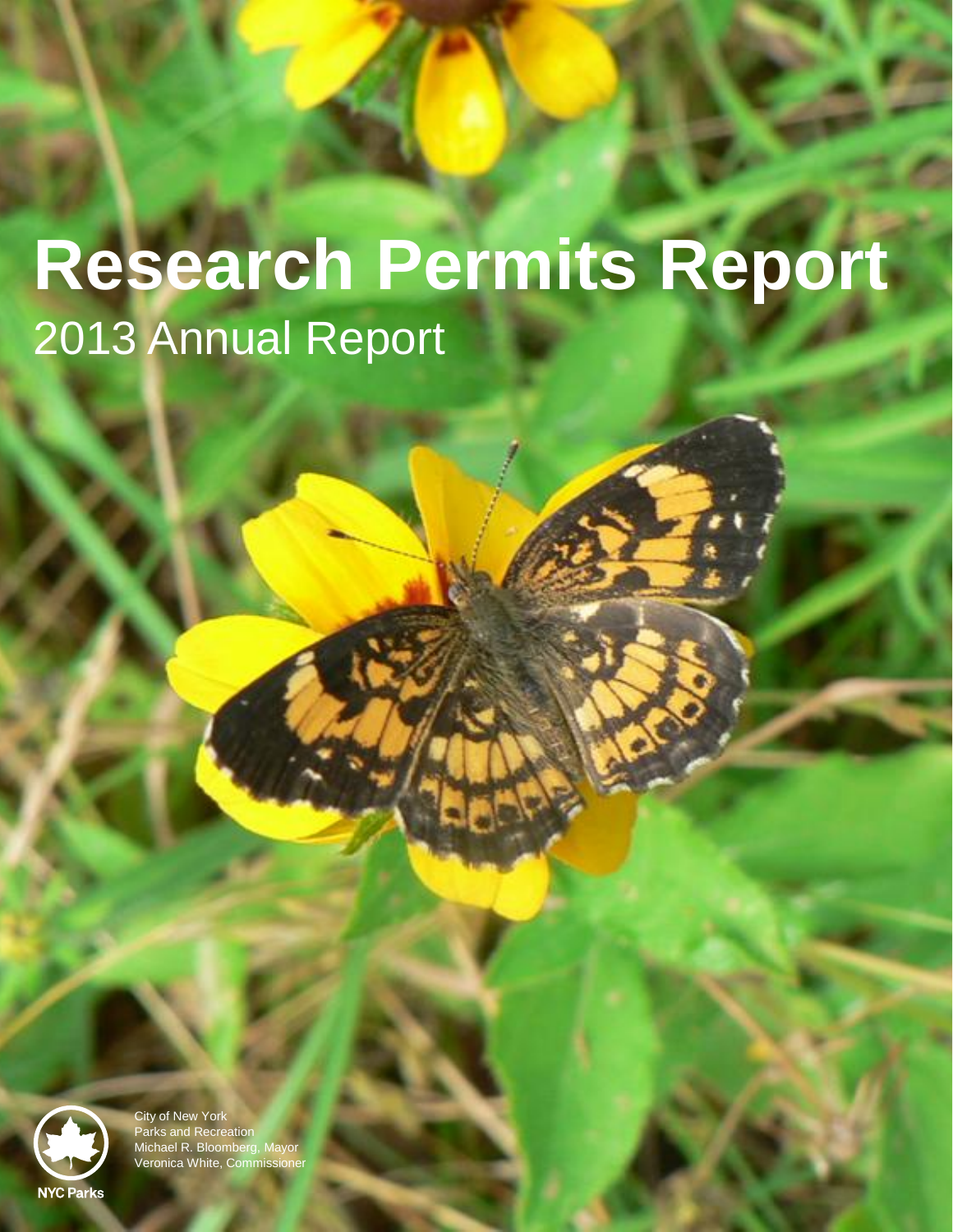## Introduction

The mission of the Natural Resources Group (NRG) is to protect, restore, expand, and manage New York City's remnant and restored natural areas. This includes reviewing and issuing research permits to researchers interested in conducting scientific research on NYC parkland.

## **Overview**

In 2013, 45 research permit applications were received and 44 permits were granted by the NYC Parks & Recreation Natural Resources Group. Out of the 44 permits granted, 23 were renewals of ongoing research projects. One permit was canceled by the researcher, and their information is not included in this report. Research was distributed throughout the five boroughs and spanned multiple parks, habitat types and taxa. Research applicants also spanned a range of organizations including public schools, universities, environmental organizations, government agencies, and other local organizations.



## Locations: Borough and Park

Most of the research permits issued were for citywide or multi-borough projects (20 permits). For single-borough projects, Manhattan had the most permits (9 permits) and the Bronx had the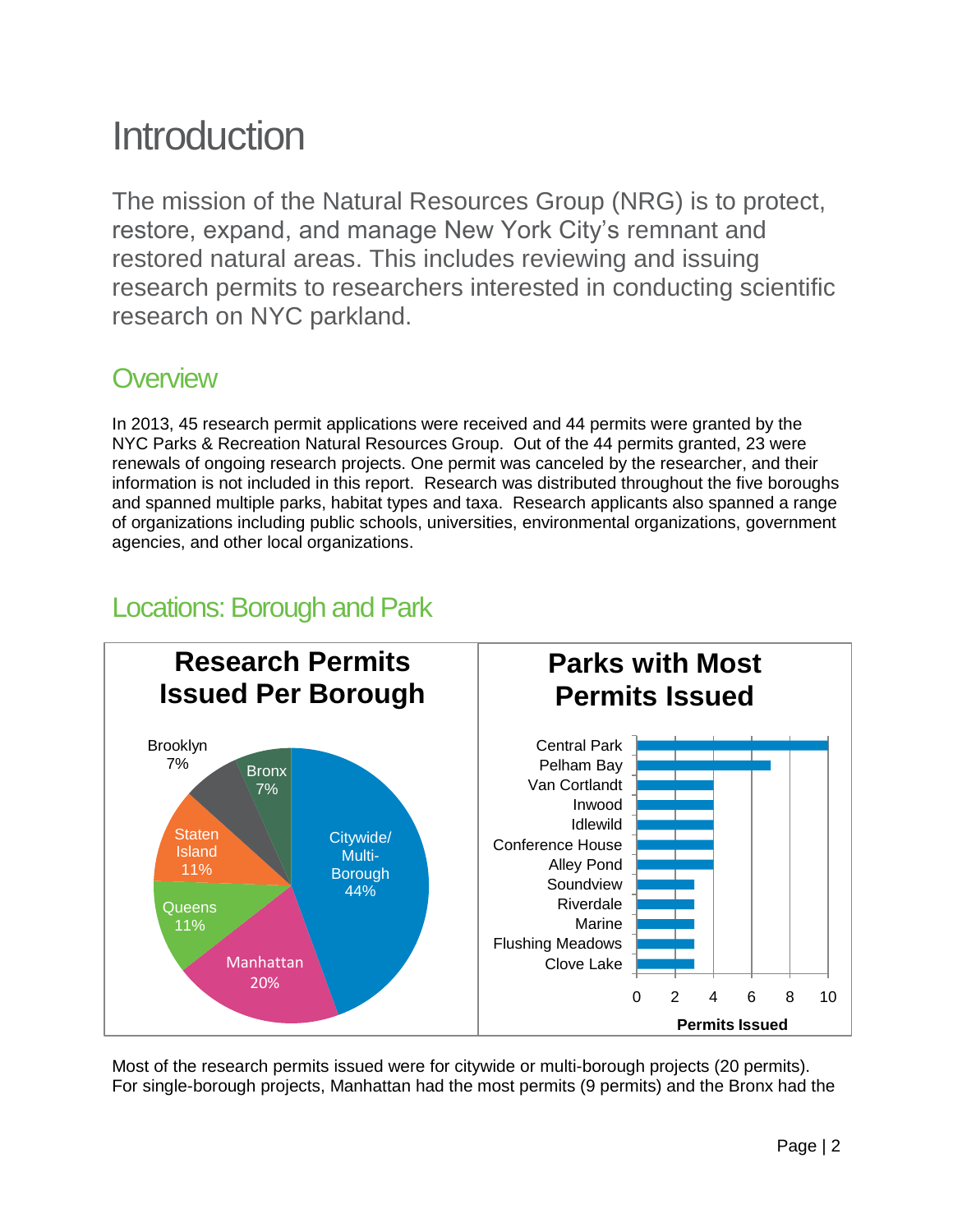fewest (3 permits). Out of all city parks, Central Park was the most frequently studied followed by Pelham Bay, Van Cortlandt, and Inwood.

## Research Topics

The breadth of research that was conducted on park land spanned multiple taxa, habitats, and disciplines. The majority of research being done in the parks is focused on plants, soil, and water quality, and many permits covered multiple research topics. Within the 7 parks that were most frequently studied, research projects also spanned multiple taxa, habitats and disciplines.



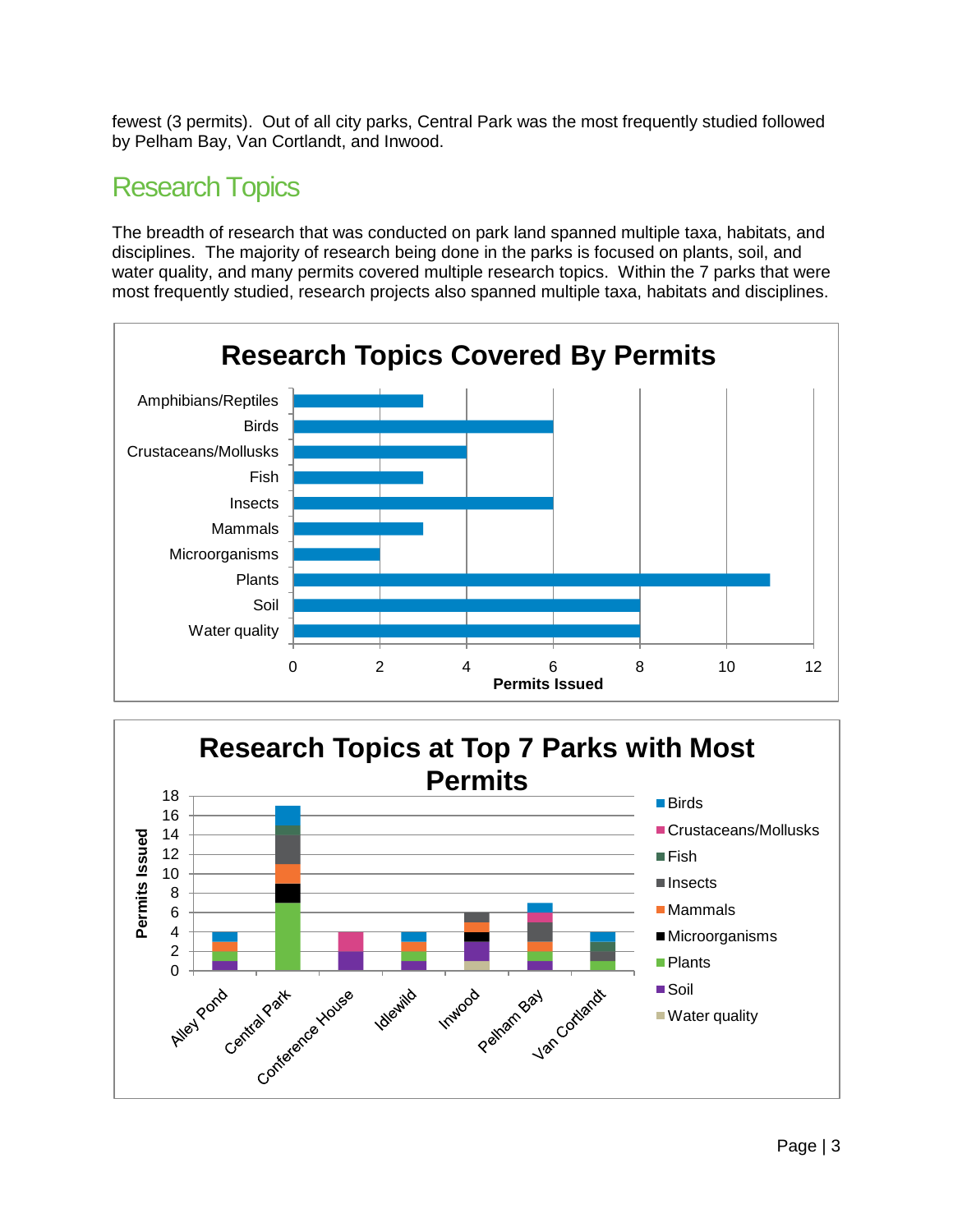## Affiliations of Researchers

Various institutions and organizations conducted research on parkland, and the majority of researchers were affiliated with universities. Many of the projects involved collaborations between multiple organizations, which have been color coded (see below).

#### **Environmental/Ecological Organizations**

Biodiversity Research Institute Central Park Conservancy Hudson River Foundation Lower East Side Ecology Center Mianus River Gorge Preserve Nature Conservancy on Long Island NYC Audubon NY/NJ Baykeeper Seeing Green Wildlife Conservation Society

#### **Federal/State/City Government**

NYC DEP NYC EDC NYS DEC USDA Forest Service USDA Natural Resources Conservation Service

#### **K-12 Schools**

Bard High School Early College Brooklyn Technical High School Friends of Staten Island Green Charter School Hostos-Lincoln Academy New York Harbor School Trinity School Yeshivah of Flatbush

#### **Other Organizations**

American Museum of Natural History Cold Spring Harbor Laboratory Great Ecology Consulting Henningson, Durham, & Richardson Architecture and Engineering New York Botanical Garden Staten Island Museum

#### **Universities**

Barnard College Bronx Community College College of Staten Island Columbia University Cornell University CUNY City College CUNY Grad Center CUNY – Macaulay Honors College Drexel University Fordham University Kingsborough Community College Marymount Manhattan College The New School Queens College Rockefeller University Rutgers University SUNY-ESF University of Wyoming Yale University

## Brief Descriptions of All Research Projects

#### **ONGOING PROJECTS**

As a part of the ongoing Urban Barcode Project, Ayse Aydemir and her students at **Bard High School Early College** partnered with **Cold Spring Harbor Laboratory** and the **Lower East Side Ecology Center** to use DNA fingerprinting methods to identify invertebrates in soil samples from East River Park.

Barbara Barnes and her colleagues at **Great Ecology** continued their research on the Flushing Creek Hydrological Study. Her work is part of a long-term study of the flow rates, direction and water elevation changes within Flushing Creek.

Mark Botton at **Fordham University** along with Christina Colon at **Kingsborough Community College** continued their research on horseshoe crabs at Plumb Beach. They are interested in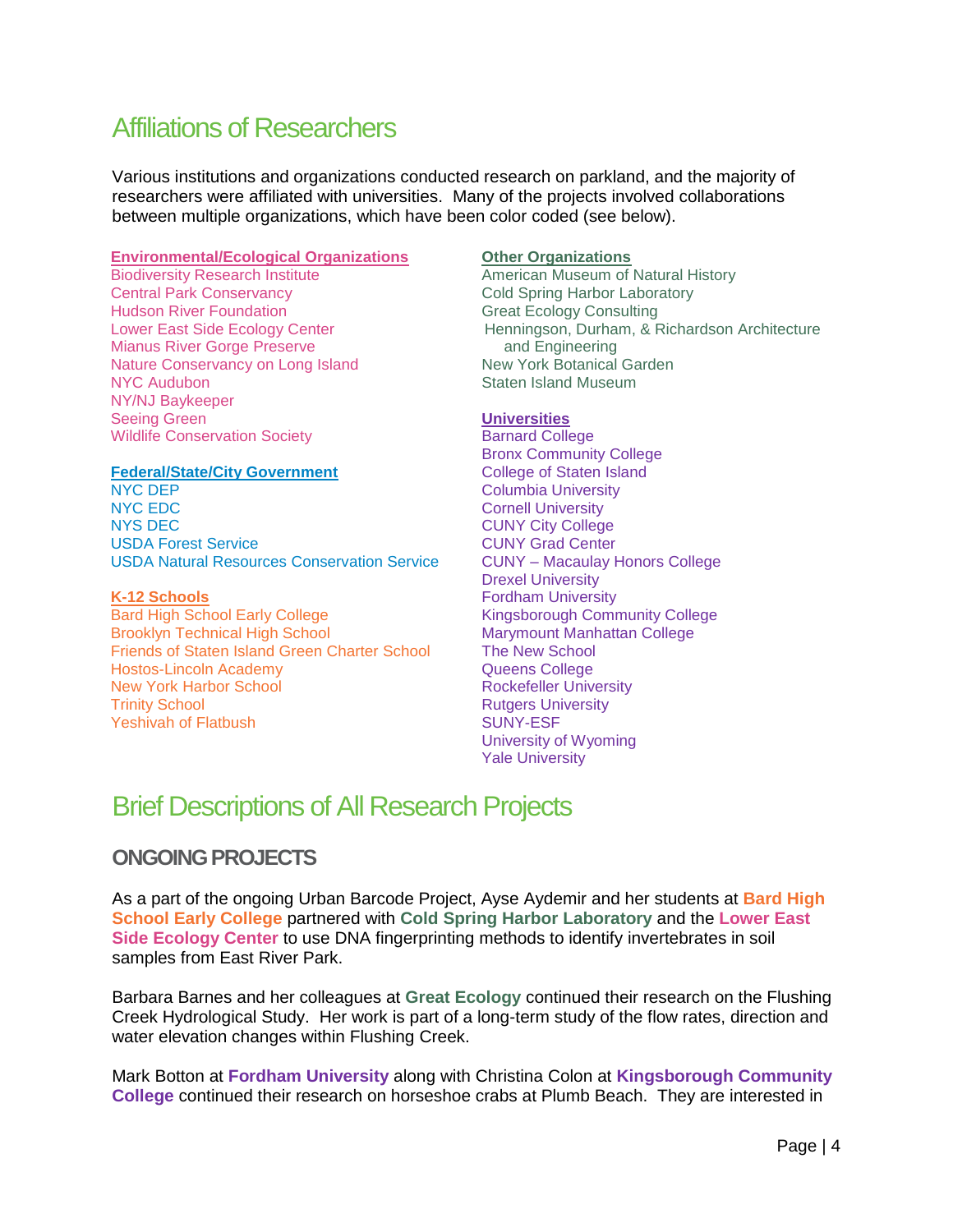the spawning activity, egg deposition, and juvenile habitat use by horseshoe crabs in response to beach nourishment.

Tom Brown and his colleagues, Richard Veit and Shaibal Mitra, at the **College of Staten Island** continued their research on breeding and migratory birds in Willowbrook Park. The majority of the birds studied were passerines and occasionally sharp-shinned hawks and coopers hawks.

Melissa Cohen at **NYS DEC** used electrofishing to conduct a fisheries survey in Harlem Meer and Central Park Lake in Central Park, Baisley Pond in Baisley Pond Park, Van Cortlandt Lake in Van Cortlandt Park, Kissena Lake at Kissena Park, Martling's Pond at Clove Lakes Park, and Meadow Lake and Willow Lake at Flushing Meadows Corona Park. Her work is part of a longterm study of fish populations in NYC water bodies.

Jennifer Costello at the **College of Staten Island** continued her research on the effects of habitat degradation on green frogs. Her research took place in Mariners Marsh Park, High Rock Park, and Willowbrook Park.

Susan Elbin and her colleagues at **NYC Audubon** continued their research on breeding birds at Mill Rock, South Brother Island, North Brother Island, Prall's Island, Shooters Island, Isle of Meadows, and Canarsie Pol. They are interested in herrings, American oystercatchers, egrets, ibis, cormorants, and passerines.

Erik Facteau of **Seeing Green** continued his research on the storm water management potential of two urban farms: Brooklyn Grange and the Five Boro Greenroof. He continued to monitor storm water flows through both farms using lysimeters and rain gauges.

Jason Grabosky at **Rutgers University** together with collaborators at **Cornell University** did a census of trees along Lorimer Street between Driggs and Bayard. This is their  $9<sup>th</sup>$  data collection in the past 16 years, and they collected information on common tree health metrics such as tree DBH (diameter at breast height), tree height, and twig growth.

As a part of the ongoing Urban Barcode Project, Allison Granberry and her students at **Hostos-Lincoln Academy** partnered with **Cold Spring Harbor Laboratory** to use DNA fingerprinting methods to identify ants and other insects in El Flamboyan Community Garden, Isla Verde Community Garden, and St. Mary's Park in the Bronx.

Matthew Hare at **Cornell University** in collaboration with **Hudson River Foundation** continued his research on the population genetics of oysters in pilot oyster reefs that are part of the Oyster Restoration Research Partnership (ORRP) at Hastings on the Hudson and Soundview. They're also collecting information on larval settlement at dispersed **NY/NJ Baykeeper** oyster gardener sites around the New York Harbor Estuary.

Kerstin Kalchmayr and her colleagues at **NY/NJ Baykeeper** continued their Oyster Gardening Program where local residents took care of small cages of oysters and collected growth and mortality measurements.

Alison Kocek at **SUNY-ESF** continued her research on saltmarsh sparrows and their habitat at Sawmill Creek, Four Sparrow Marsh, Idlewild Park, Marine Park, Alley Pond Park, Pugsley Creek, and Pelham Bay Park. She is interested in how sea-level rise and tidal saltmarsh loss influence saltmarsh sparrow populations.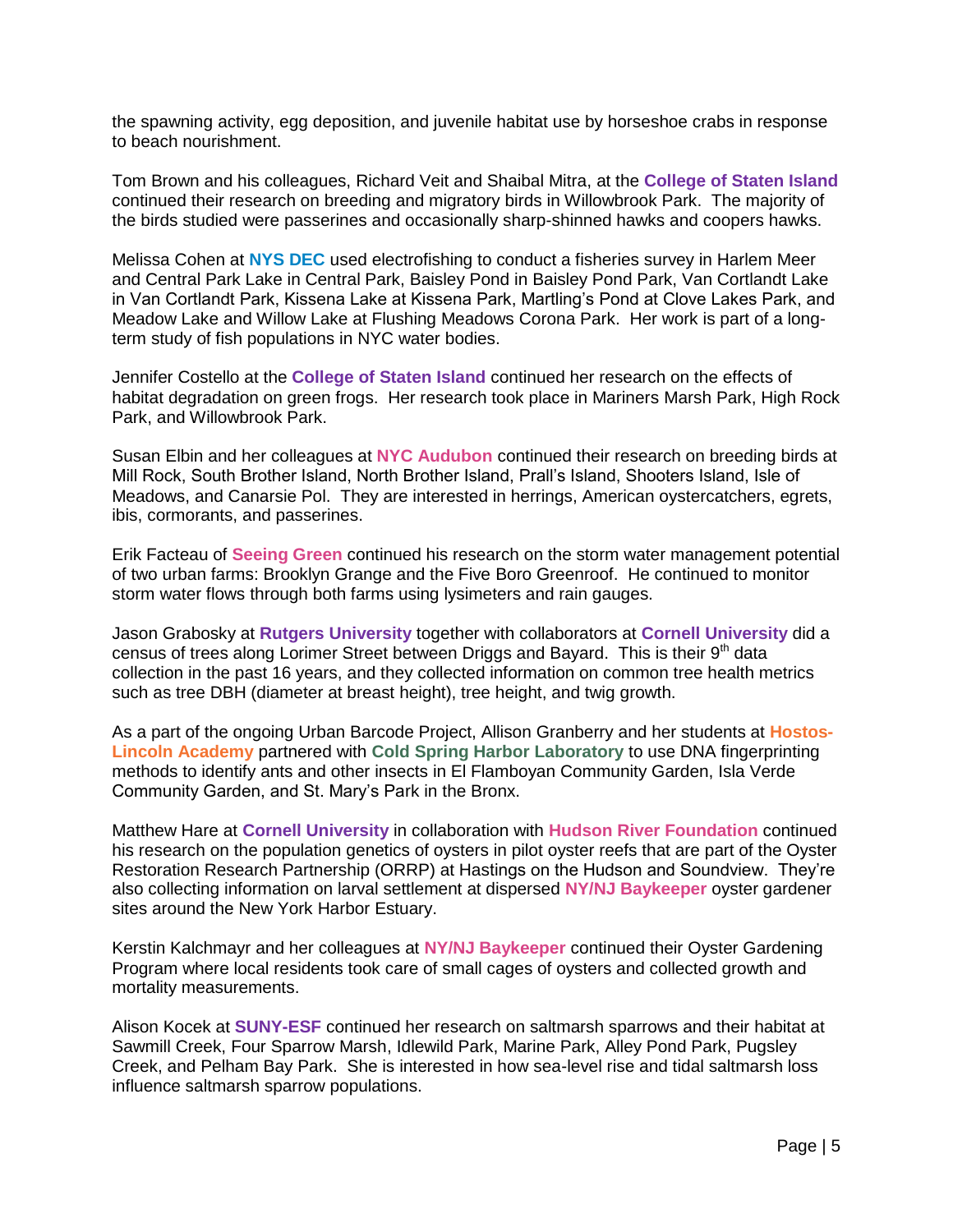As a part of the ongoing Urban Barcode Project, Victoria Majarali and her students at **Brooklyn Technical High School** partnered with **Cold Spring Harbor Laboratory** to use DNA fingerprinting methods to identify lichens, mosses, trees and fungi in Flushing Meadows Corona Park, Brooklyn Bridge Park, Central Park, Fort Greene Park, Newtown Creek Park, and Forest Park.

Wade McGillis at **Columbia University** continued his research on water quality near several Combined Sewer Overflows (CSOs) located on the Hudson River near Harlem Piers Park. He is interested in water temperature, specific conductivity, salinity, pH, turbidity, dissolved oxygen, and background levels of bacteria.

Krista McGuire at **Barnard College** continued her research on microbial communities on green roofs and parks. Her research was conducted at Jackie Robinson Recreation Center, Jackie Robinson Park, Lyons Swimming Pool, Thompkins Square Park, Chelsea Recreation Center, Chelsea Park, and the Five Boro Greenroof. She is especially interested in heavy metal resistant microbes.

John McLaughlin at **NYC DEP** continued to collect data from water quality meters installed at Gerritsen Creek, Brandt Point and Fresh Creek Park in the Jamaica Bay watershed.

Franco Montalto at **Drexel University** continued his research on the hydrology of green infrastructure in the city. His research sites are in Alley Pond Park and greenstreets in Queens and the Bronx.

Sanpisa Sritrairat, Timon McPhearson and their colleagues at **The New School** continued their research on plant health and soil properties of MillionTreesNYC planting sites in Marine Park, Canarsie, Alley Pond Park, Fort Totten Park, Clearview Park, Roy Wilkins Park, Pelham Bay Park, Clove Lakes Park, and Conference House Park.

Emily Stevenson, Alex Felson, and Mark Bradford at **Yale University** continued their research on woody species that colonized MillionTreesNYC planting sites at Kissena Corridor Park.

Mark Weckel at the **American Museum of Natural History** and his collaborators Chris Nagy at the **Mianus River Gorge Preserve**, Jason Mushi-South at **Fordham College**, Scott Silver at the **Wildlife Conservation Society**, and Suzanne Clemente at **Pace University** continued their research on the coyote population distribution in New York City.

Seth Wollney at the **Staten Island Museum** and his collaborators at **Cornell University**'s NYS Horseshoe Crab Monitoring Network continued their research on horseshoe crabs spawning at Conference House Park. He and his collaborators at **CUNY Grad Center** also continued their research on turtles and their diet; this research was conducted in Long Pond Park, North Mount Loretta State Forest, La Tourette Golf Course, William T. David Wildlife Refuge, and Richmond Creek.

Elsa Youngsteadt and her collaborators at **North Carolina State University** continued their research on arthropod populations around red maple street trees. They are interested in whether urban warming influences arthropod abundance and diversity.

David Yozzo and Nicholas Wood at **Henningson, Durham, and Richardson Architecture and Engineering** continued their aquatic survey of Springfield Lake using electrofishing and fish traps.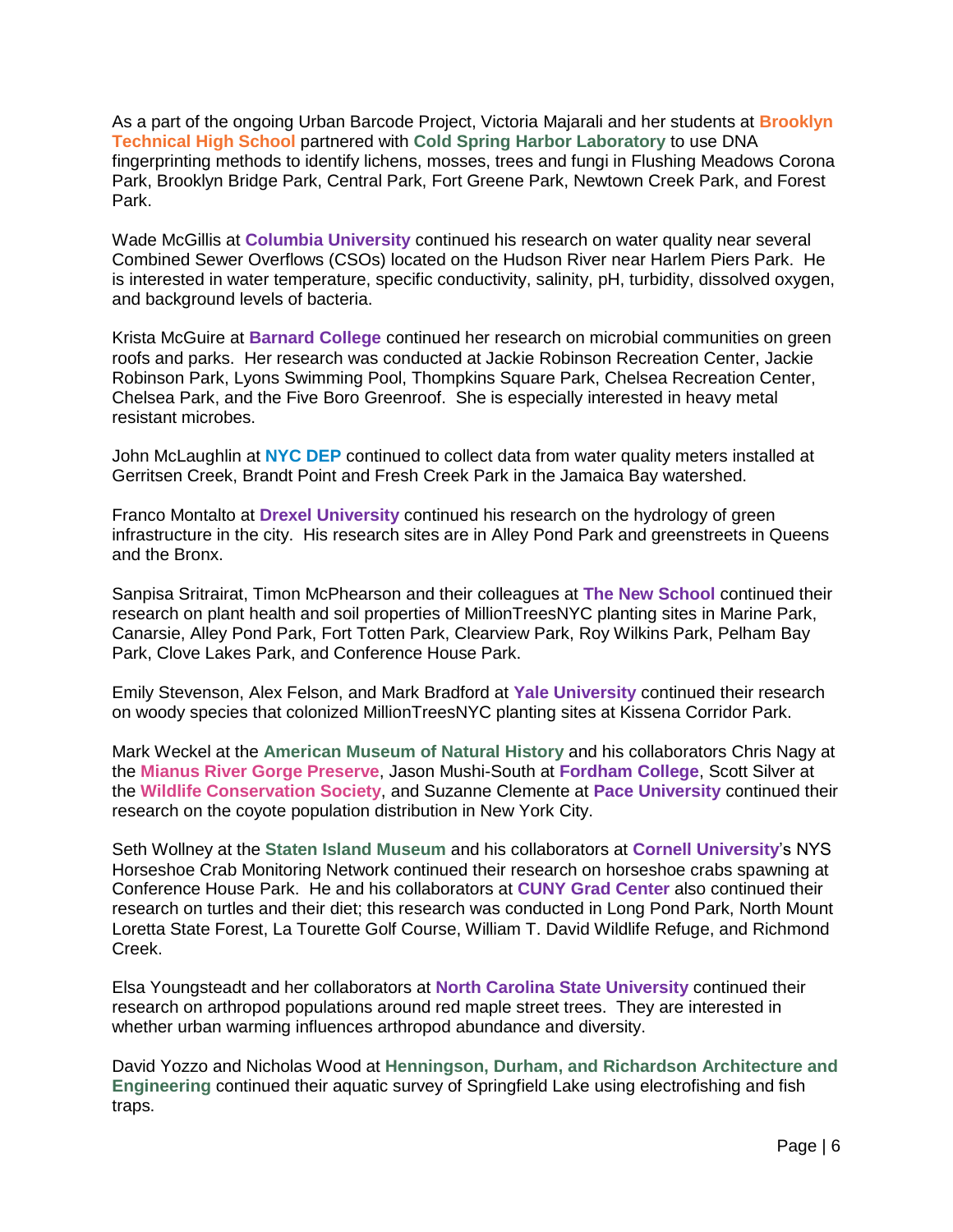#### **NEW PROJECTS**

Vadim Acosta at **Bronx Community College** partnered with **CUNY City College** and **Queens College** and led a six-week summer course for community college students as a part of the Summer Institute for Field Investigations program. This course combined research training with environmental field sampling and involved students collecting water and soil samples from nine locations along the waterways of the Bronx and Harlem Rivers: Matthiessen Park, Inwood Hill Park, Roberto Clemente State Park, Randalls Island Park, Parkway Oval Park, Bronx Park, and Soundview Park.

Katie Axt at **NYC EDC** conducted a hydrologic site assessment of Saw Mill Creek as a part of the Mitigation and Restoration Strategies for Habitat and Ecological Sustainability (MARSHES) project. She and her collaborators collected soil samples, water samples and installed tide gauges along the tidal creek.

Chelsea Butcher at **Fordham University** worked with Jason Aloisio and James Lewis at **Fordham University** and Matthew Palmer at **Columbia University** to determine the genetics of colonizing plants on green roofs. They are interested in the diversity and plant population dynamics of green roofs spread out across the city.

Liv Dillon and Joseph Gessert at the **NY Harbor School** examined populations of Atlantic oysters, eelgrass, and Atlantic Bay scallops in Jamaica Bay. They conducted underwater visual surveys with photographic backup and collected specimens for genetic testing.

Jennifer Donovan, John Taylor, and their students at **Trinity School** worked with collaborators at the **University of Wyoming** to do a comparative study of the biodiversity of different biomes and to familiarize both students and teachers with scientific research methods. They conducted photographic surveys of insects, birds, plants, and amphibians in Central Park and compared their findings with surveys from Napo Province in Ecuador, Ohio, Alas, and Wyoming.

Susan Elbin at **NYC Audubon** conducted a study of ant species in the Libra Triangle Greenstreet.

Nancy Falxa-Raymond, Rich Hallett, and David Nowak at the **USDA Forest Service** conducted a citywide study of the ecosystem services provided by urban trees. They used a methodology that is similar to the one used in 1997 to assess ecosystem services provided by the NYC urban forest and that has been used to assess the urban forest in many cities around the world.

Shinichi Fukuoka at **Rockefeller University** studied swallowtail butterfly populations in Central Park.

David Geliebter at the **Yeshivah of Flatbush** studied the effectiveness of using student volunteers to regularly hand pull Japanese knotweed from a knotweed patch north of Plumb Beach.

Troy Hill at **Yale University** conducted a study on salt marsh accretion rates in Jamaica Bay by collecting sediment cores and determining the age of different sediment layers. His study sites included Spring Creek Park, Dubos Point Wildlife Sanctuary, and Idlewild Park.